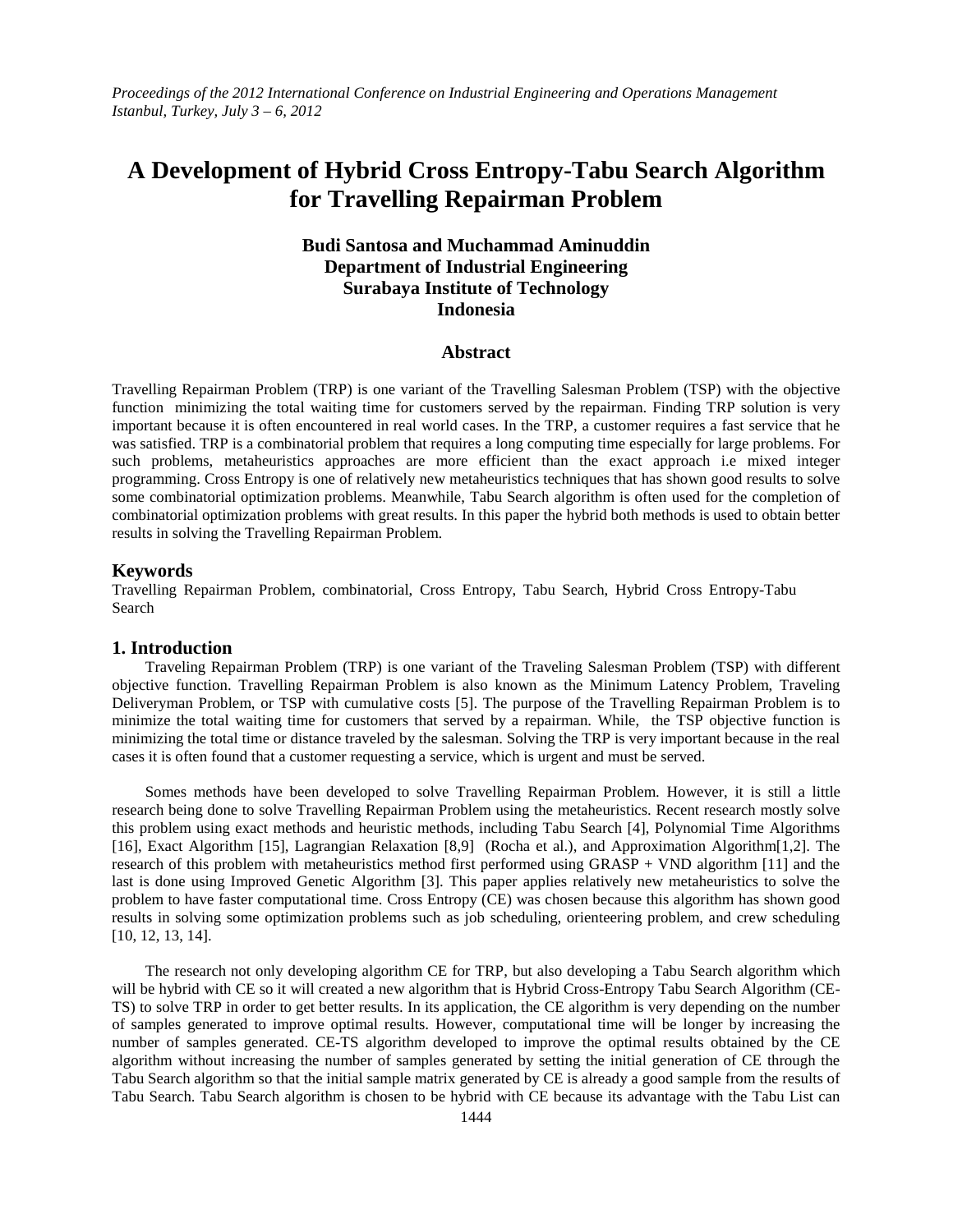keep the search process does not trapped on a local optimum that appeared on a previous search [6]. The size of tabu list can be changed so that we can determine how many best results of Tabu Search will be used for the initial solution of CE.

#### **2. Mathematical Model of** *Travelling Repairman Problem* **(TRP)**

The mathematical model for Travelling Repairman Problem refers to [5] :

Subject to. Notes :

 $X_{ij} = 1$  if *repairman* travels arc  $(i, j)$ 0 otherwise  $Y_{ij}$  =  $\mu_i$  if  $X_{ij} = 1$ 0 otherwise μ<sup>i</sup> = denotes node position in the *tour*

Objective function of TRP is minimizing overall total of customer waiting time (1). Constraints (2) and (3) are the assignment constraints, which guarantee that only one arc arriving and one arc leaving any node so that one node only is visited once. Constraint (4) corresponds to the lifted subtour elimination. In this contraint,  $\mu_i$  denotes position of the node. Constraints (5) and (6) are lifted the bound constraints on the position of *μi*. Constrain (7) denotes that *Yij* will have positive value if node *j* visited right after node *i*. *Yij* in constraint (8) denotes position of customer on the tour.

The difference between the TRP with the TSP on the formulation above is that the distance between one node to another node is not added directly to obtain the final result. For example, the distance from the initial node to first node that visited should be added n-1 times as the influence of waiting time of all other customers. Thus, the variable  $Y_{ij}$  will equal to 0 if the arc between i and j are not part of the route or has n-k+1 value if the arc is in position k on the route [7].

The constraints will be accommodated in a Hybrid Cross Entropy-Tabu Search Algorithm (CE-TS) consist of the objective function in constraint (1), constraints (2) and (3) to ensure that all customers should be visited by repairman exactly once, and constraints (4) to (8) to get the value of Yij, which denotes the position of customers in route from the repairman intial city.  $Y_{ij}$  values will be the key factor to calculate the influence of another customer waiting time on customer waiting time j.

Objective function of TRP refers to the constrain (1) has been accommodated in the CE-TS hybrid algorithms through an evaluation. Objective function count the influence of another customer waiting time which can be determined from the value  $Y_{ij}$ .  $Y_{ij}$  values have been accommodated in the algorithm by setting the index that will be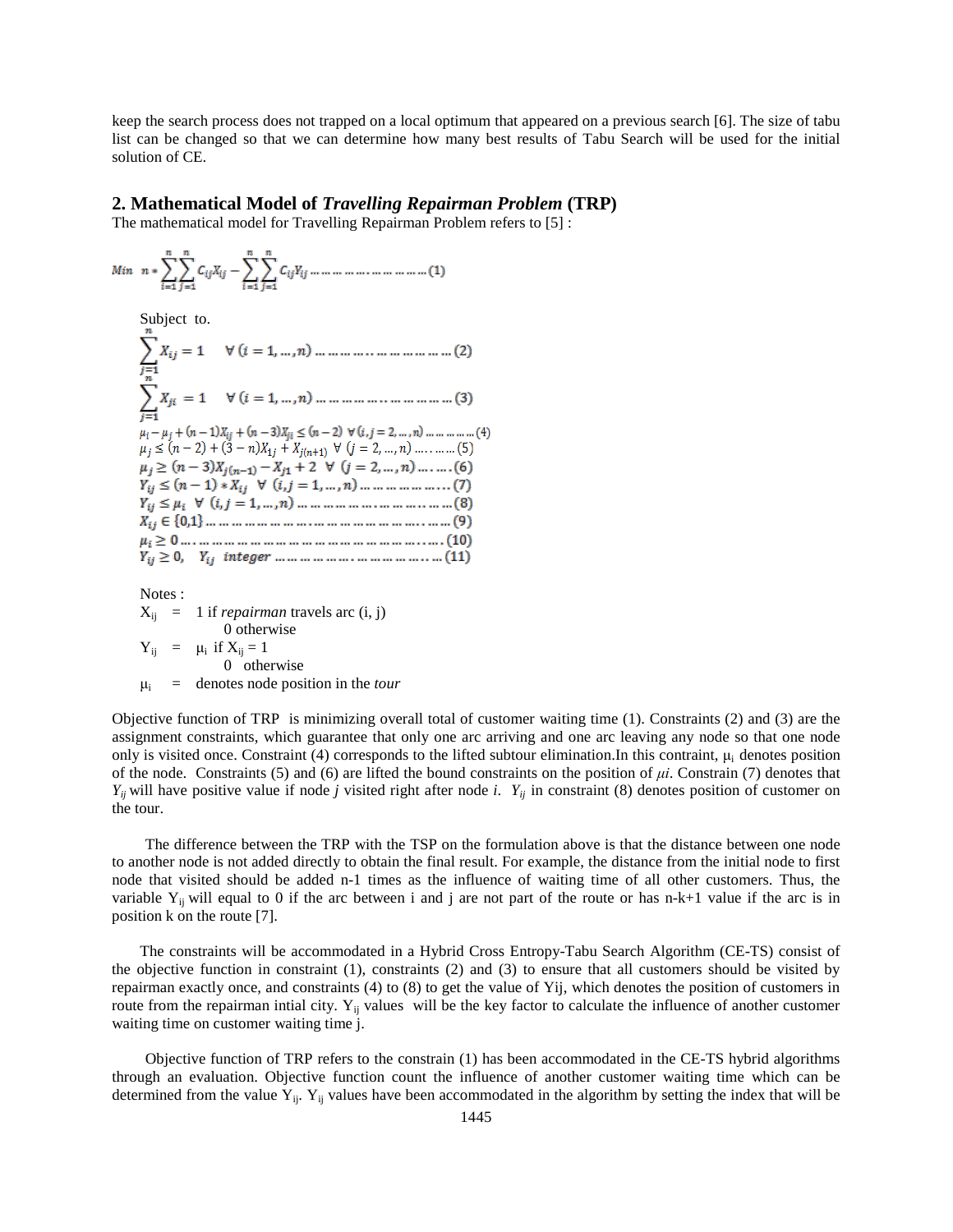a reduction coefficient in the objective function. Constraints (2) and (3) have been accommodated in the CE-TS hybrid algorithms through the generation mechanism of the sample route. The route generation mechanism used in CE and TS respectively and on CE-TS hybrid algorithms is different. In the CE algorithm, the generation of routes using probability transition matrix uses random numbers for route selection with roulette wheel selection mechanism.

## **3. Development of Algorithm**

At this section, the development of Cross Entropy algorithm and Tabu Search algorithms produce a new algorithm which is a hybrid of CE and TS that can be applied to the Traveling Repairman Problem (TRP).

## **3.1 Cross Entropy Algorithm (CE) for Travelling Repairman Problem**

Cross Entropy algorithm used to solve NP-hard optimization problems by generating a number of *N* candidate solutions by a specific mechanism (in TRP using node transition mechanism) and each candidate solution objective function will be evaluated. From the generated candidate solutions, we choose the number ρ x N elite samples to update the parameters for the generation of solutions in the next iteration so that the candidate solution in the next iteration better than previous iteration

The proposed algorithm can be explained in details below [16].

1. Determination of Parameters

Determine the parameters of CE: smoothing parameter  $(\alpha)$ , elite sample proportion  $(\rho)$ , and number of population in each iteration (N).

2. Generation of Transition Probability Matrix

The value of each cell of Transition Probability matrix P in the first stage is set to  $\frac{1}{n-1}$ , and the values of all diagonal matrix is 0.

- 3. Generating *N* route as a candidate solution *N* routes are generated based on transition matrix *P*.
- 4. Calculation of Customer Waiting Time Calculation of total customers waiting time for each route generated before. Use these values as fitness measure.
- 5. Elite Samples Choice Select  $\rho$  x n elite sample corresponds to the best fitness values.
- 6. Matriks Transition Update Transition matrix update is conducted to obtain the transition matrix to generate a solution on the next iteration.
- 7. Stopping Criteria Checking Stopping Criteria determined to decide whether iteration continues or not. Here the number of maximum iteration is used.

### **3.2 Hybrid Cross Entropy-Tabu Search Algorithm (CE-TS) for** *Travelling Repairman Problem*

Best solution obtained by CE in considerable time is very dependent on the number of samples generated. However, this would be inefficient because the computational time would be much longer. Thus, CE-TS hybrid algorithm was developed with the aim to improve the best solution without increasing the number of generated samples. The procedure is generating initial sample for CE using the best result of Tabu Search. CE-TS is a combination of CE and Tabu Search. Tabu Search algorithm plays a significant role in generating the best routes in the Tabu List as the result of iterations of Tabu Search. Tabu list contains good routes which will be initial elite sample for CE.

CE-TS Algorithm for *Travelling Repairman Problem* in general is explained in details.

1. Determination of Parameters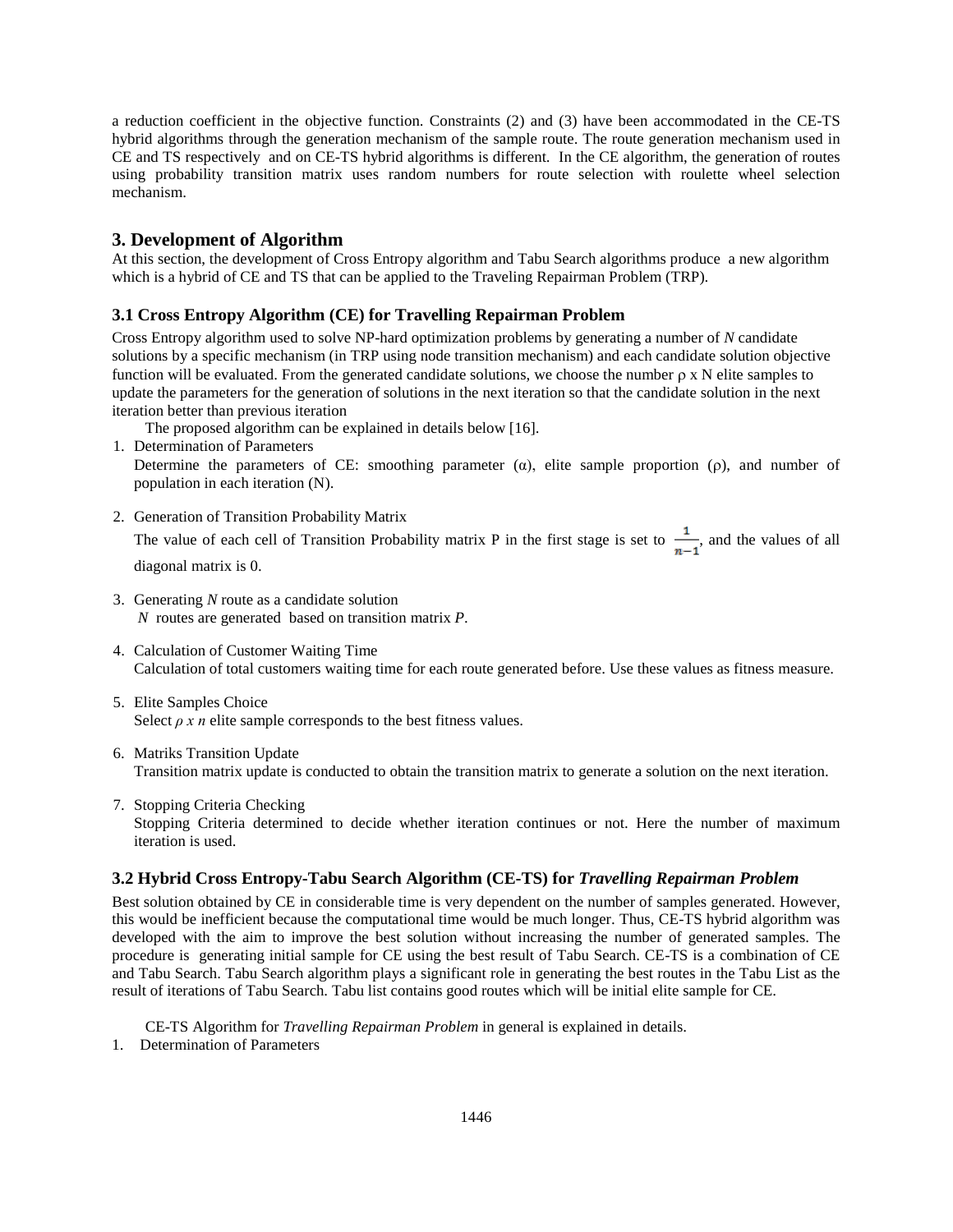Determine the parameters of CE-TS: smoothing parameter  $(\alpha)$ , elite sample proportion  $(\rho)$ , number of population in each iteration (N). Tabu List Member Count (number of route generated by *Tabu Search* and saved in *Tabu List*), and itmax\_tabu (maximum iteration of *Tabu Search*).

- 2. Generation of candidat solution of *Tabu Search* using neighbourhood selection Initially, generate one randomized route, then copy it as many as *n* . Do the neighborhood selection so it will produce *n* candidate solutions.
- 3. Choosing the best solution from candidate solution Candidate solution will be evaluated one by one and then sort ascendingly. The best route will be evaluated whether can enter into Tabu List or not.
- 4. Updating Tabu List

Best route from step 3 will be evaluated whether it is better than existing route in the Tabu List or not. If this route is better than existing route in the Tabu List, then the route will enter into the Tabu List to change worse route in the Tabu List. Best route is used for generating candidate solution in the next iteration. However, if the generated route is not better than existing route in the Tabu List, then solution will not be entered into Tabu List and will generate randomize route for the neighborhood selection at the next iteration.

- 5. Checking Stopping Criteria of Tabu Search Stopping Criteria of Tabu Search is maximum iteration determined in the step 2. If stopping criteria is reached, then route in the Tabu List will be inputted to the CE. Otherwise, then go back to step 3 and iteration will be continued until maximum iteration is met.
- 6. Tabu List Route Input as initial elite sample of CE This is transition step between TS and CE where result from TS will be used as input for CE. Tabu List consists of best routes from the TS iteration and then will be used to generate elite sample *P*. In this way, transition matrix *P* in the start of iteration already consists of good samples.
- 7. Generate *N* route as a initial candidate solution *N* routes are generated based on transition matrix *P*.
- 8. Fitness Function Calculation Calculation of total customers waiting time for each route generated before. Use these values as fitness measure.
- 9. Elite Sample Selection Select  $\rho$  x n elite sample corresponds to the best fitness values.
- 10. Transition Matrix Update Transition matrix update to obtain transition matrix to generate solution on the next iteration.
- 11. Checking Stopping Criteria If the number of maximum iteration is met, then stop. Otherwise, go to step 7.

## **4. Experiments and Results**

Experiments were conducted using three data sets: Eil51 (51 cities), KroA100 (100 cities), and KroA150 (150 cities) These data sets were obtained from TSPLIB 95 which is available online. The parameters for CE are α (smoothing parameter), ρ (the proportion of elite samples), and N (number of samples). For the CE-TS, there are several additional parameters such as number of routes stored into Tabu List and maximum number of iterations for TS. The resulting total customer waiting time (latency), computational time, and number of iteration required to find the optimum solution are compared between CE and CE-TS. In addition, the total waiting time of both algorithms are also compared with those produced by Approximation Algorithm (AA).

The results of the experiments on three data sets are shown in Tables 1, 2 and 3 for CE, CE-TS and AA.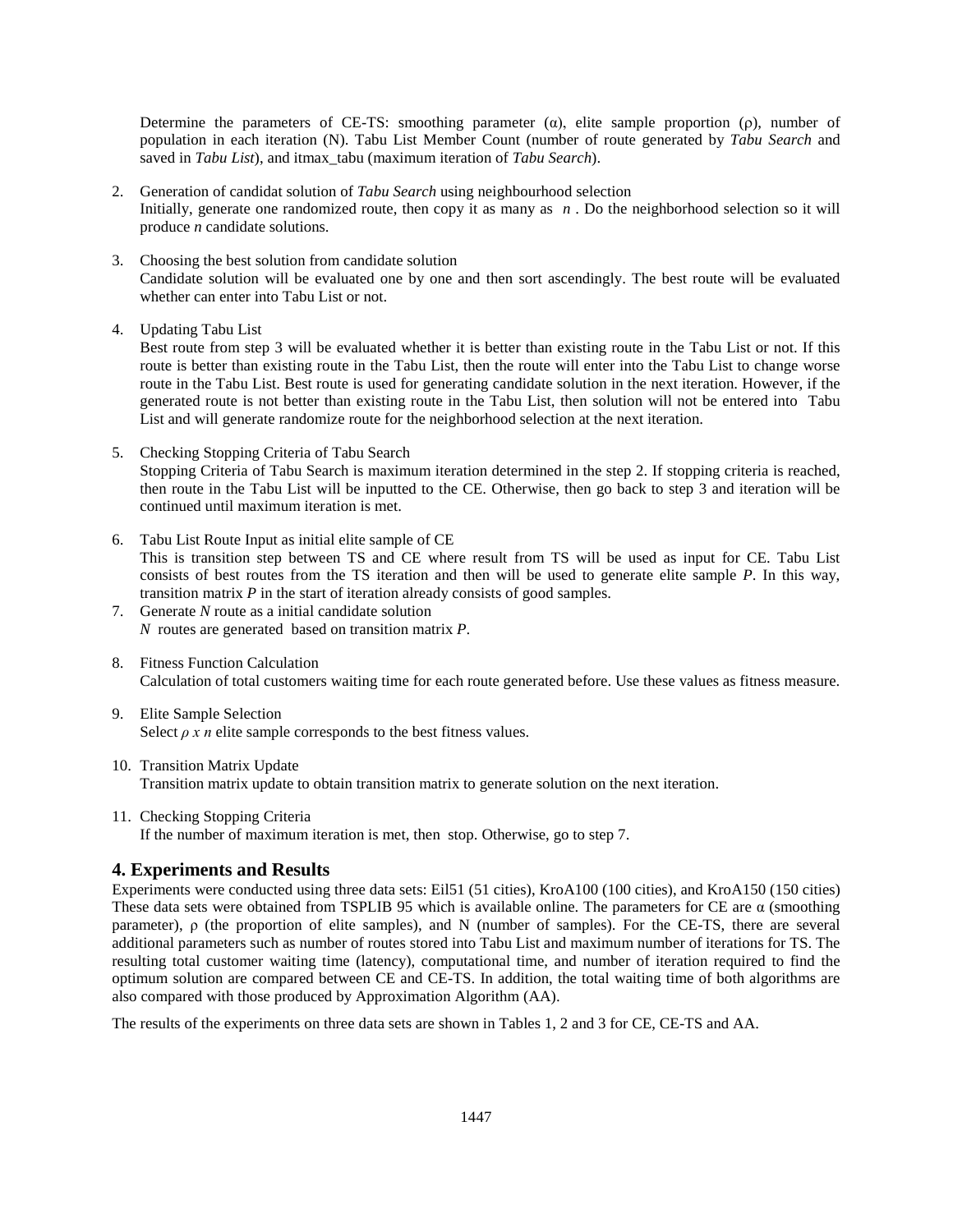| <b>Algoritma</b>    | <b>CE</b>     |             | <b>CE-TS</b>  |             | AA     |
|---------------------|---------------|-------------|---------------|-------------|--------|
|                     | Average       | <b>Best</b> | Average       | <b>Best</b> |        |
| <b>Waiting Time</b> | 10.537        | 10.352      | 10.488,6      | 10.406      | 14.638 |
| Computing time      | 3.655         | 3.313       | 4.362         | 4.126       |        |
| <b>Iterations</b>   | 37            | 34          | 37            | 35          |        |
| Gap                 | 38,92% better |             | 39,56% better |             |        |

Table 1 Comparison of the Experimental Results of CE and CE-TS on Eil51

Table 2 Comparison of the Experimental Results of CE and CE-TS on KroA100

| <b>Algoritma</b>    | CE            |             | <b>CE-TS</b>  |             | AA        |
|---------------------|---------------|-------------|---------------|-------------|-----------|
|                     | Average       | <b>Best</b> | Average       | <b>Best</b> |           |
| <b>Waiting Time</b> | 1.168.967     | 1.123.700   | 1.183.367     | 1.173.100   | 1.307.340 |
| Computing time      | 41.008        | 39.581      | 41.720        | 41.208      |           |
| <b>Iterations</b>   | 91            | 90          | 91            | 89          |           |
| Gap                 | 11,84% better |             | 10,48% Better |             |           |

Table 3 Comparison of the Experimental Results of CE on data set KroA150 with AA

| <b>Algoritma</b>    | <b>CE</b>   |             | <b>CE-TS</b> |             | ΑA        |
|---------------------|-------------|-------------|--------------|-------------|-----------|
|                     | Average     | <b>Best</b> | Average      | <b>Best</b> |           |
| <b>Waiting Time</b> | 2.391.900   | 2.391.900   | 2.567.267    | 2.481.700   | 2.494.782 |
| Computing time      | 250,733.33  | 249,360     | 229,020      | 216,390     |           |
| <b>Iterations</b>   | 220         | 220         | 194          | 183         |           |
| Gap                 | 4,3% better |             | 2.9% worse   |             |           |

### **5. Analysis**

For Eil 51 and KroA100 data sets, experimental results shows that CE and CE-TS produced better results than AA for both average and best results. This is because CE-TS initial good routes generated by the TS in the Tabu list provides a significant influence on the CE-TS algorithm to find best solution. However, computational time of CE is relatively faster than CE-TS. Because the CE-TS must pass 2 parts of algorithm: the generation of CE-TS good initial solutions and finding the final optimal or near optimal solution. While, comparisson between CE and CE-TS for the case of 100 cities showed that the CE gives best and average total customer waiting time better than CE-TS. This is because the route result of Tabu Search is not good enough to proceed into CE-TS algorithm. In terms of computational time, CE algorithm also needs a little faster computing time. However, if it is compared with small data size, the computational time between the CE and CE-TS for the problem of 100 cities is not too different though with the same CE parameters.

In the case of KroA150 data set, the comparison of total customer waiting time obtained in CE algorithm indicates that CE algorithm gives better results than AA. CE-TS algorithm provides worse results than those produced by AA. From these results we can see that CE-TS algorithm is not reliable enough to solve large size-problems. From 3 replications, the CE algorithm indicates that it is obtained more stable results than CE-TS algorithm On CE-TS algorithm, it needs few replications, but highly risks to get stuck in local optimal despite it has receive good initial samples from TS algorithm. CE-TS algorithm needs better computational time than the CE, whereas in CE-TS there is spesific generation samples mechanism with Tabu Search which takes a certain computation. This is because the prematur convergence of CE-TS algorithm. However, prematur convergence makes CE-TS algorithm could potentially get stuck in local optimum.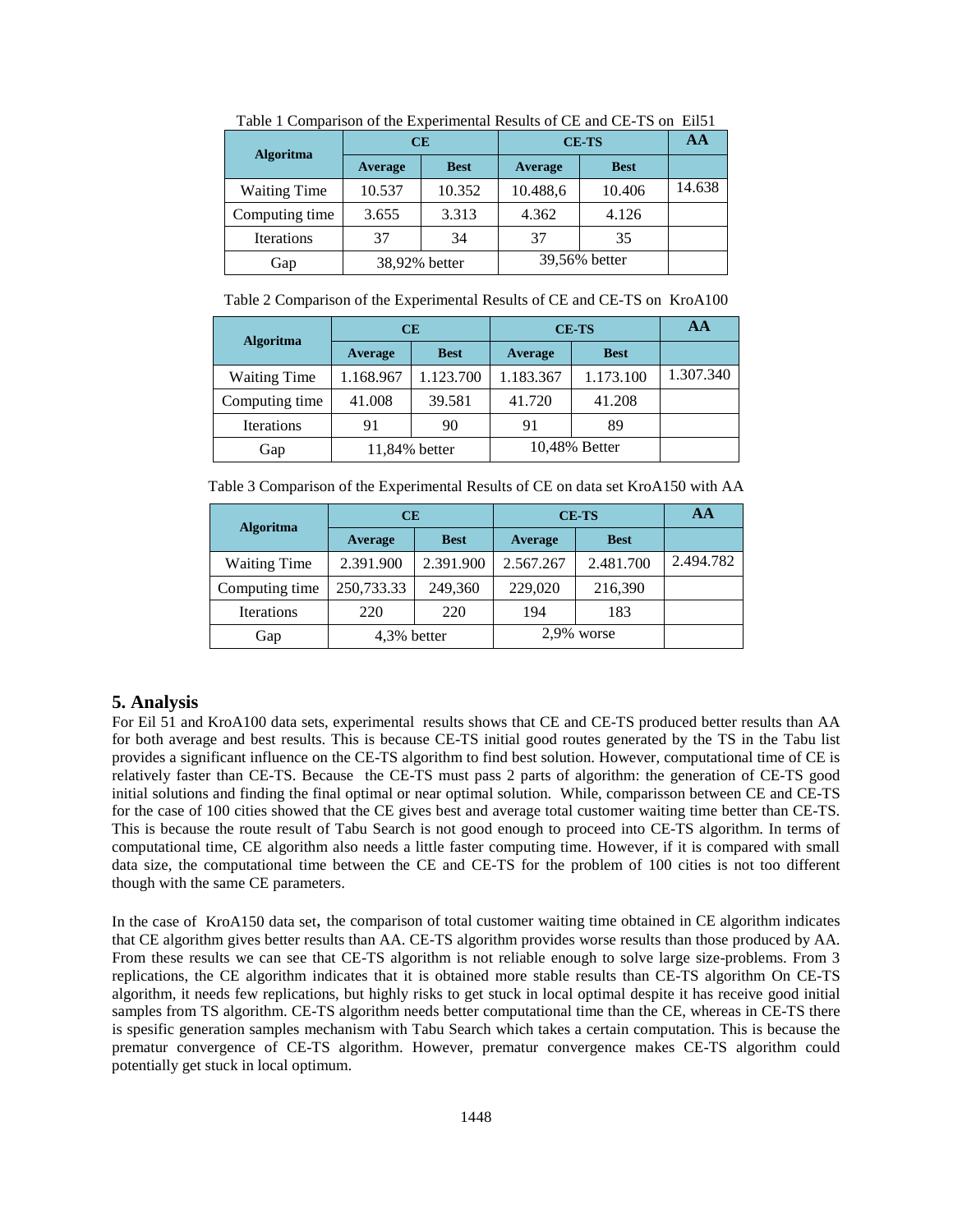## **Overall Performance Analysis**

In the experiments, the number of samples  $(N) = 10000$  is used for all data types. By large sample size, it allows more extensive exploration of the solution. In this way it is enable to obtain better results yet still spend reasonable computational time. The elite sample is about 10% of total sample which is big enough to prevent prematur convergence. The value of  $\alpha$  used in the algorithm CE and CE-TS is 0.6. The value of  $\alpha$  that are too large (for example 0.8 or 0.9) will give a larger proportion of elite sample empirical probability so that CE will reach convergence quickly. Elite samples taken in any iteration is not always good because samples generation at the initial iteration is still random. The value of  $\alpha$  used 0.6 will give enough proportion for the transition matrix at the previous iteration so that exploration space still potential to get better results than the previous iteration.

Overall, CE and CE-TS algorithm has provided better results than AA. However, CE-TS algorithm is not enough reliable to solve large size problems. This is because CE-TS initial sample generation is set by entering best sample from TS as an initialization for the CE. But for large problem to get initial sample which is good enough still needs big sample size. As a conssequence, it needs longer computational time. For large size problem, TS is not able to produce a good results because of possible solutions is too many. Solutions generation in the TS is very random and no specific parameters, just relies on local search strategy so that large size problems might require many iterations to get a good solution. It becomes inefficient because it will take a long time on TS iterations.

#### **6. Conclusion**

In this paper Hybrid Cross Entropy-Tabu Search (CE-TS) Algorithm is developed successfully for solving Traveling Repairman Problem (TRP). We compared the results of CE-TS, CE and Approximation Approach. CE-TS produces total customer waiting time better than those produced by CE in small-size problems. For large-size problem, CE algorithm produced better total customer waiting time. CE and CE-TS produces an overall performance better than the Approximation Algorithm. CE-TS has shortcomings of long computational time. In these two algorithms a number of N-solutions should be generated in each iteration. CE and CE-TS performances are very dependent on the number of generated samples, and the greater number of samples requires longer computational time.

## **References**

- [1]. Archer, A., Levin, A. & Williamson, D. P. 2008. A faster, better approximation algorithm for the minimum latency problem. *SIAM Journal on Computing,* 37**,** 1472-1498.
- [2]. Archer, A. & Williamson, D. P. 2003. Faster approximation algorithms for the minimum latency problem. *Proceedings of the fourteenth annual ACM-SIAM symposium on Discrete algorithms.* Baltimore, Maryland: Society for Industrial and Applied Mathematics.
- [3]. Bang, B. H. & Nghia, N. D. 2010. Improved genetic algorithm for minimum latency problem. *Proceedings of the 2010 Symposium on Information and Communication Technology.* Hanoi, Viet nam: ACM.
- [4]. Dewilde, T., Cattrysse, D., Coene, S. & CR, F. Year. Heuristics for the Traveling Repairman Problem with Profits. *In*., 34.
- [5]. Ezzine, I., Semet, F. & Chabchoub, H. Year. New Formulations For The Traveling Repairman Problem. *In*, 2010. Citeseer.
- [6]. Glover, F. & Laguna, M. 1998. *Tabu search*, Kluwer Academic Pub.
- [7]. Lechmann, M. 2009. The traveling repairman problem.
- [8]. Rocha, A., Fernandes, E. & Soares, J. Year. Solving the Traveling Repairman problem with differentiated waiting times through Lagrangian relaxation. *In*.: Citeseer, 972-99841.
- [9]. Rocha, M. & Neves, J. 2004. Preventing premature convergence to local optima in genetic algorithms via random offspring generation. *Multiple Approaches to Intelligent Systems***,** 127-136.
- [10]. Rubinstein, R., & Kroese., D. 2004. The cross-entropy method: A unified approach to combinatorial optimization, Monte-Carlo simulation, and machine-learning. *Springer-Verlag Berlin Heidelberg*.
- [11]. Salehipour, A., Sorensen, K., Goos, P. & Braysy, O. 2008. An efficient GRASP+ VND metaheuristic for the traveling repairman problem. *Working Papers*.
- [12]. Santosa, B and Hardiansyah, N., 2010**,** Cross Entropy Method for Solving Generalized Orienteering Problem**,** *iBusiness*, 2, 342-347
- [13]. Santosa, B, Budiman, MA, and Wiratno, S.E, 2011, A Cross Entropy-Genetic Algorithm for m-Machines No-Wait Job-Shop Scheduling Problem, JILSA, Vol. 3 No.3.